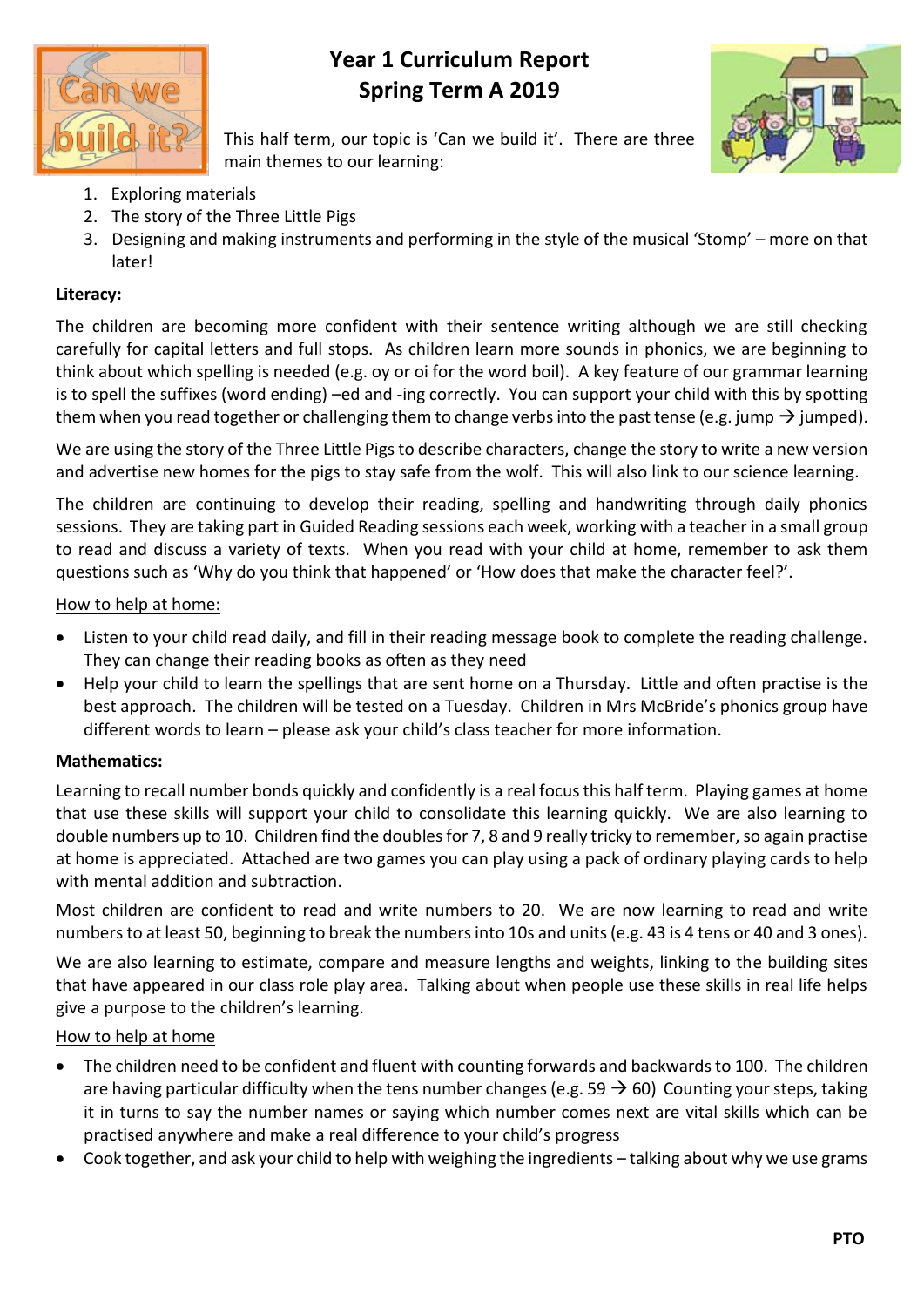- Name pairs of numbers that add up to any number up to 10 (e.g. 4 and 3 equals 7, 4 and 6 is 10)
- Give your child the opportunity to pay for things in at the shop, helping to find the 50p coin etc

#### **Science:**

The focus for science this half term is materials. The children will learn to identify the materials that objects are made from (rock, plastic, glass, etc.). We will investigate their properties, using a variety of testing skills. Once we have gathered all the information we need, we are going to design the safest possible house for the Three Little Pigs to protect from the Big Bad Wolf who seems to be sneaking around Purbrook.

#### **Physical Education, Music and Design Technology**

The hit musical 'Stomp' is the inspiration for learning across these three areas. We are exploring, describing and making different sounds in music using both our bodies and percussion instruments. Our PE dance focus is using videos of Stomp to create and perform simple dances using the Samba rhythm. In DT, we are finding out how we can reuse materials to design and make our own instruments to accompany our Stomp performance.

In order that we can create instruments, could you collect 'junk' materials – especially small or interesting shaped boxes; metal cans (we will discuss safety with the children before using) and plastic tubs or pots. We prefer smaller objects rather than larger as the completed instruments will take lots of storage room at school! **We need the junk to be sent into school on Thursday 24 January so we can begin making our instruments.**

We are inviting all parents and carers to 'Stomp – The Purbrook Musical Experience' on Monday 11 February at 2.45pm. We look forward to seeing you there!

#### **Personal, Social and Health Education:**

Our PSHE learning focuses on 'Caring for Myself'. We have been very impressed with the children's knowledge of how to have a healthy lifestyle. Talking about choices will help the children to reflect on how they can make good and not so good choices about both their physical and emotional health. We will also learn about what can go inside our bodies, and that some substances can harm our bodies. The children will learn that all medicines are drugs, and how we stay safe with drugs.

#### **Computing:**

The children are learning about algorithms in computing this half term. An algorithm is a set of instructions, and using Purple Mash, the children will be able to write simple programs to make bubbles move in different directions, cars drive and characters appear and disappear!

#### **Religious Education:**

This half term, RE is exploring the idea of changes, and how we respond to changes. The children will learn about how the people Jesus met changed and consider why change is important in many stories.

Please do not hesitate to contact us if you would like further information or have expertise to support our curriculum and the children's learning in any way. We are always very grateful for willing volunteers to support reading and other areas of the curriculum in school.

#### *Home learning challenge:*

Can you design and/or build a house for a fairy tale character (not the Three little pigs!)? Think about what you know about the character, and what kind of features they would like.

You can use anything to make your house – lego, playdough, junk modelling...

Bring in your finished homes so we can celebrate your learning in school too